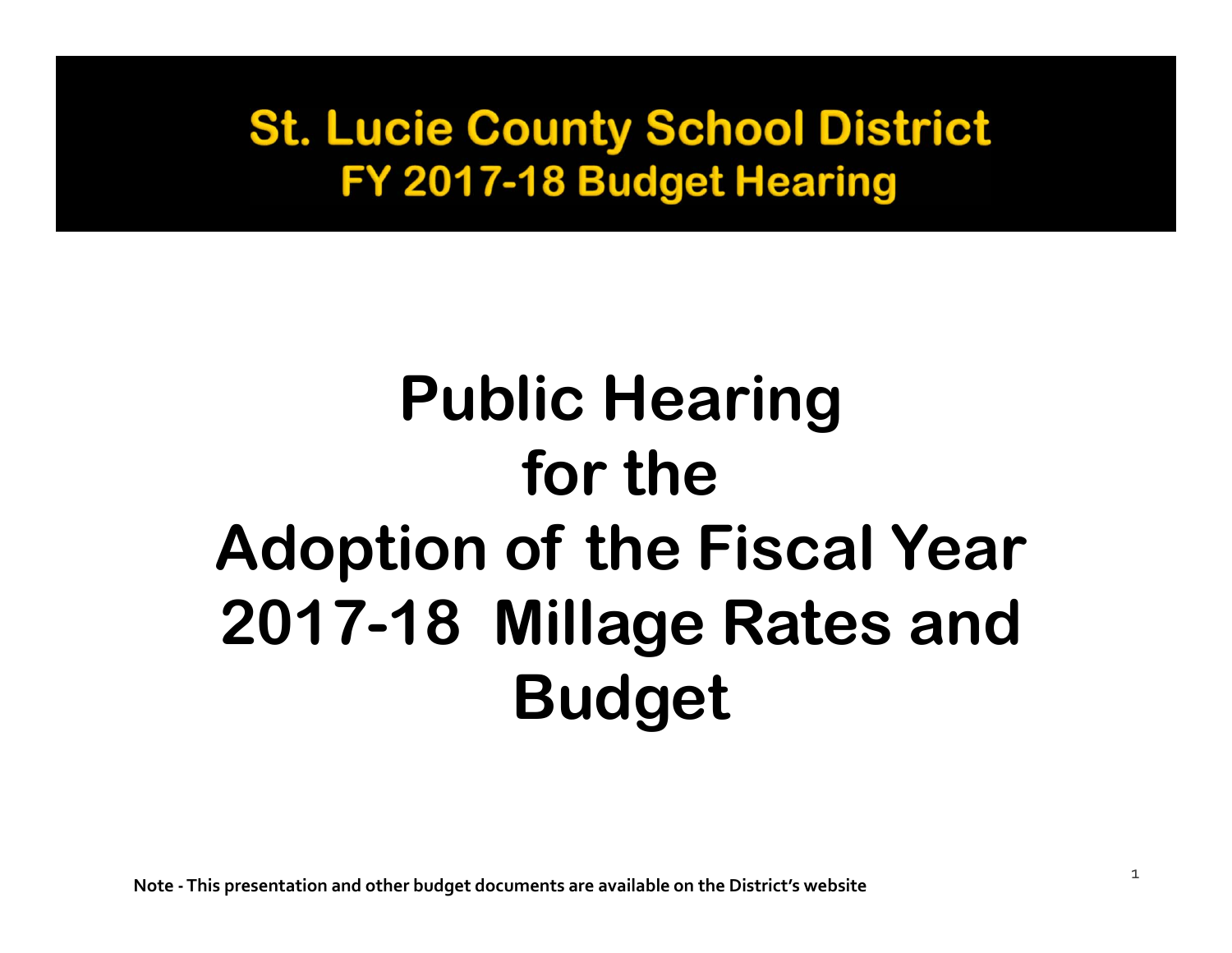#### **St. Lucie County School District** FY 2017-18 Budget Hearing **Proposed Millages**

| <b>Taxable</b><br><b>Value</b> | <b>Proposed</b><br><b>Millage</b> | <b>Amount to be</b><br><b>Raised @ 100%</b> | <b>Amount to be</b><br><b>Raised @ 96%</b> |
|--------------------------------|-----------------------------------|---------------------------------------------|--------------------------------------------|
| \$21,313,882,731               | 4.326                             | \$92,203,857                                | \$88,515,702                               |
| \$21,313,882,731               | .7480                             | \$15,942,784                                | \$15,305,073                               |
| \$21,313,882,731               | 1.500                             | \$31,970,824                                | \$30,691,991                               |
| <b>Totals</b>                  | 6.574                             | \$140,117,465                               | \$134,512,766                              |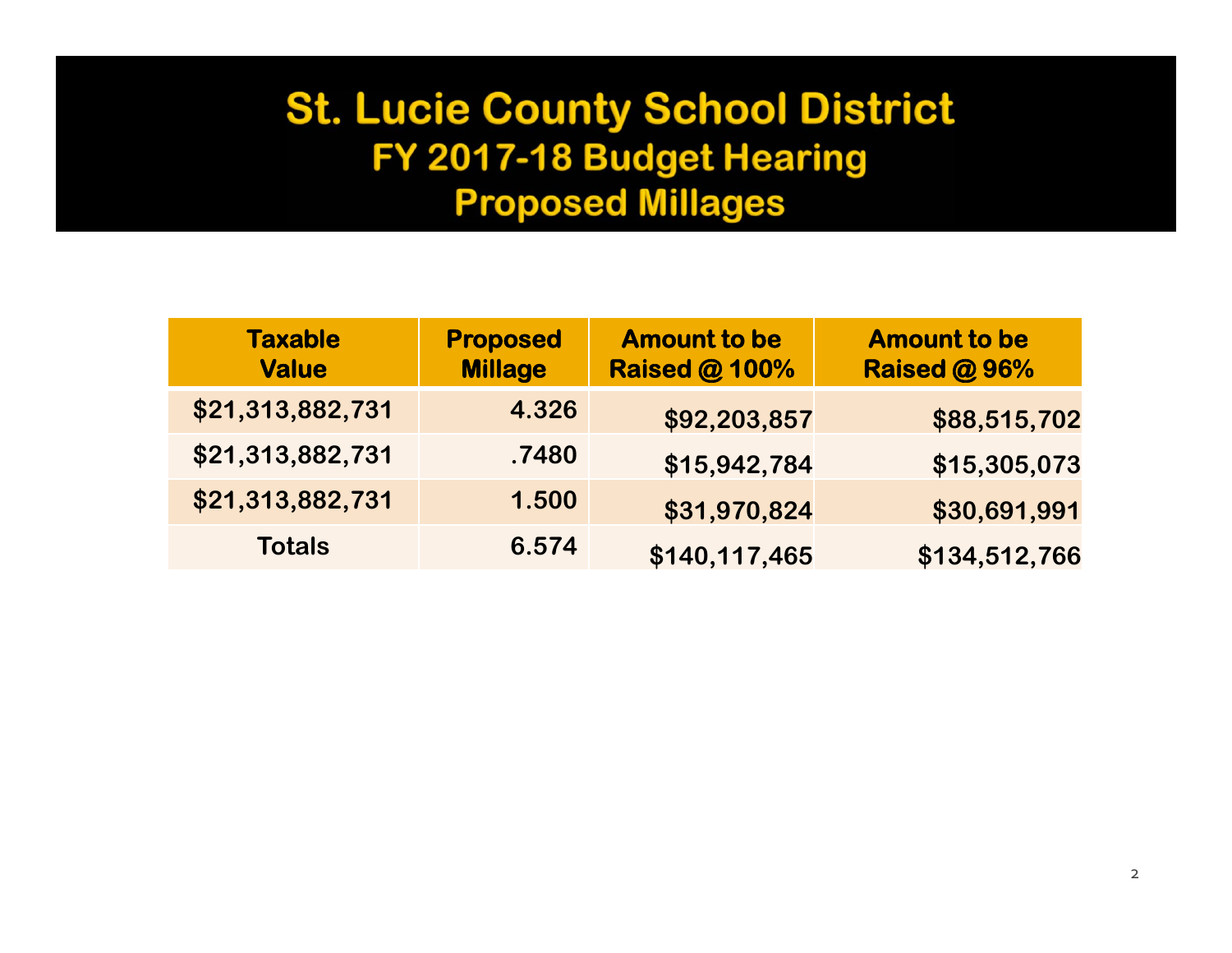#### **St. Lucie County School District** FY 2017-18 Budget Hearing **Millage Trend**

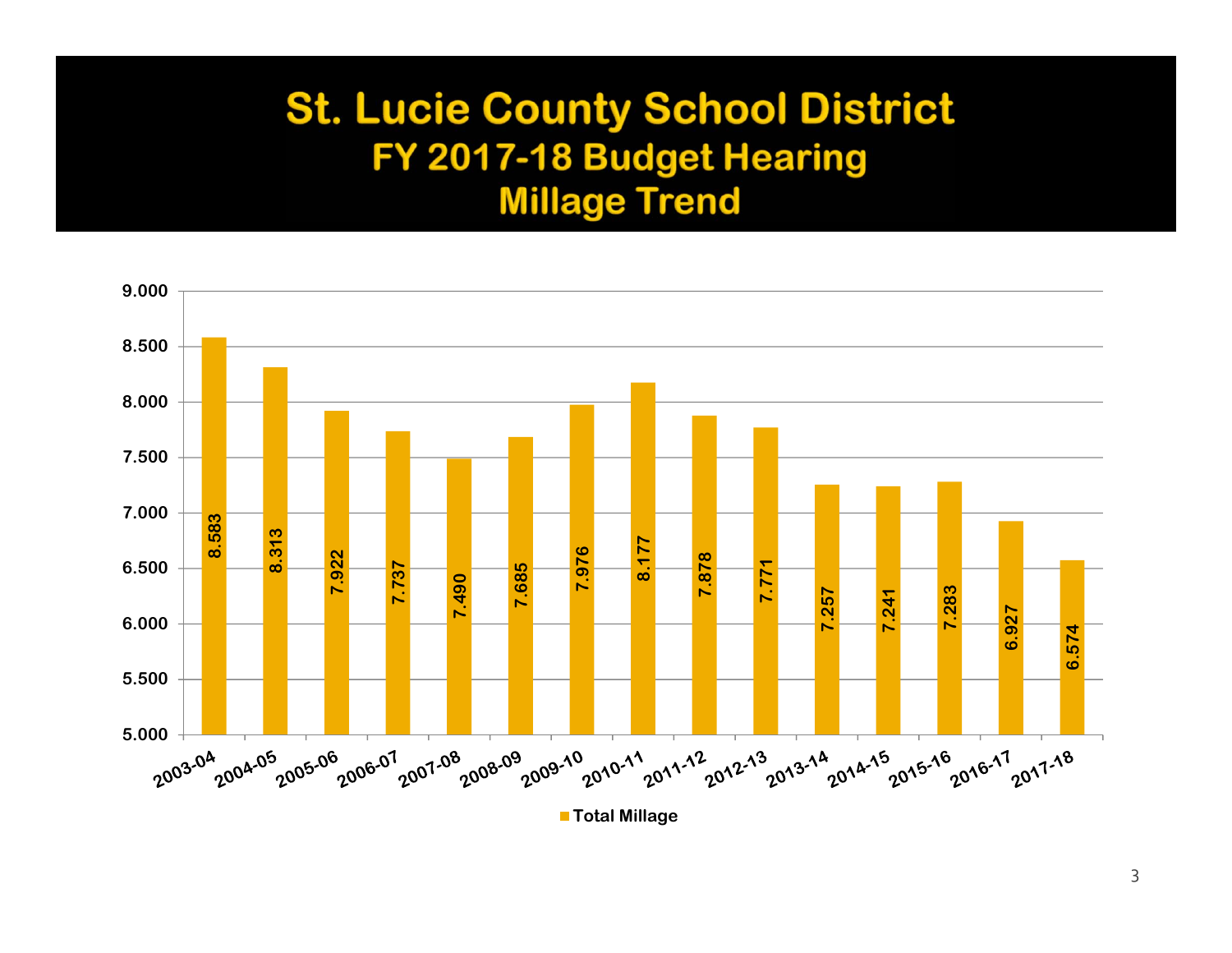#### **St. Lucie County School District** FY 2017-18 Budget Hearing **Millage Trend (Operating vs. Capital)**

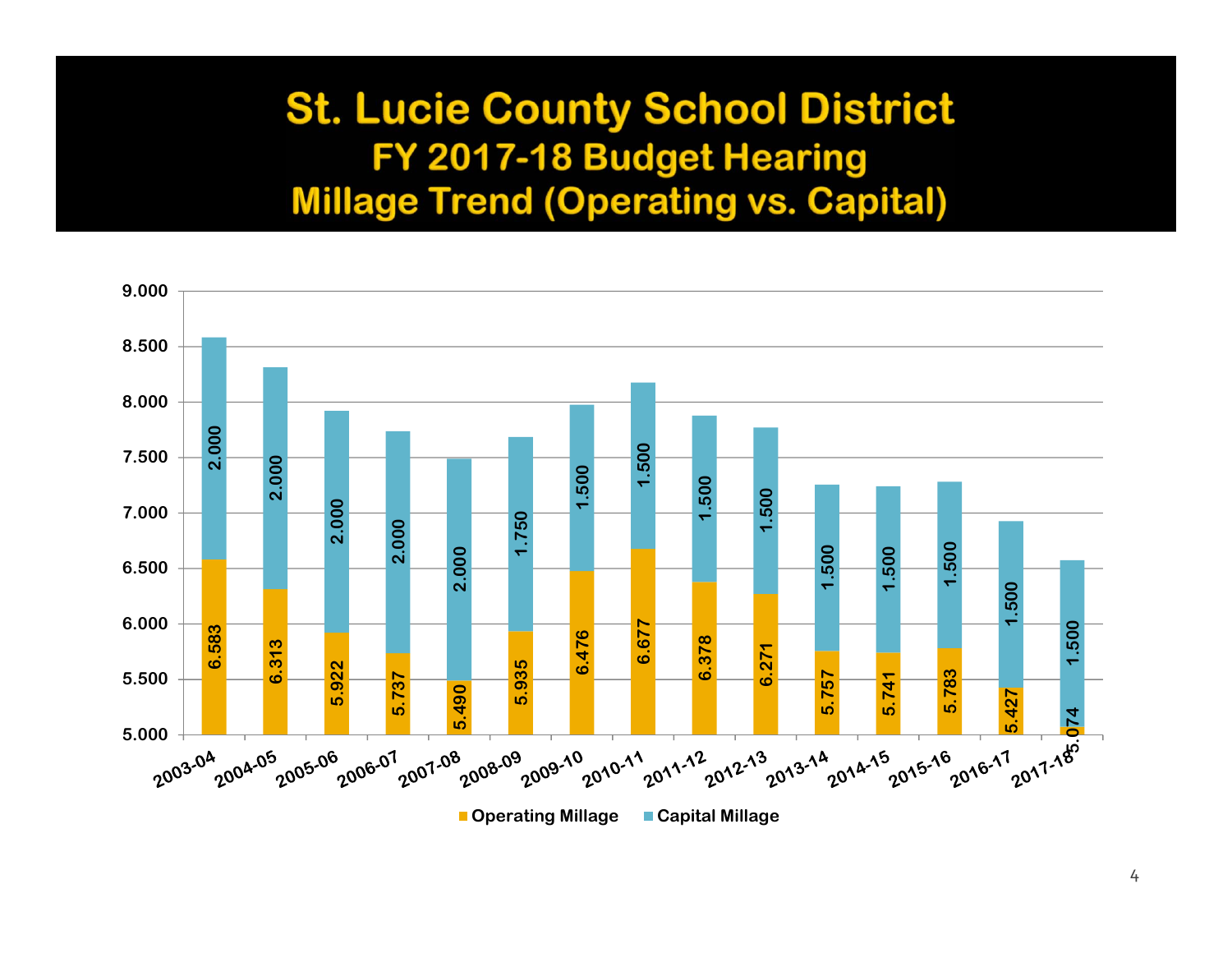$\mathcal{L}$ **Proposed Millages and the effect on an average homeowner** 

|                                           | FY 2017-18<br><b>Tax Year</b><br>2016) | FY 2017-18<br><b>Tax Year</b><br>2017) | <b>Change</b> |
|-------------------------------------------|----------------------------------------|----------------------------------------|---------------|
| <b>Total Millage</b>                      | 6.927                                  | 6.574                                  | (.0353)       |
| <b>Average Assessed</b><br><b>Value</b>   | \$141,000                              | \$157,500                              | \$16,500      |
| <b>Less Homestead</b><br><b>Exemption</b> | (\$25,000)                             | (\$25,000)                             |               |
| <b>Net Assessed Value</b>                 | \$116,000                              | \$132,500                              | \$16,500      |
| <b>Annual Taxes</b>                       | \$803.53                               | \$871.06                               | \$67.53       |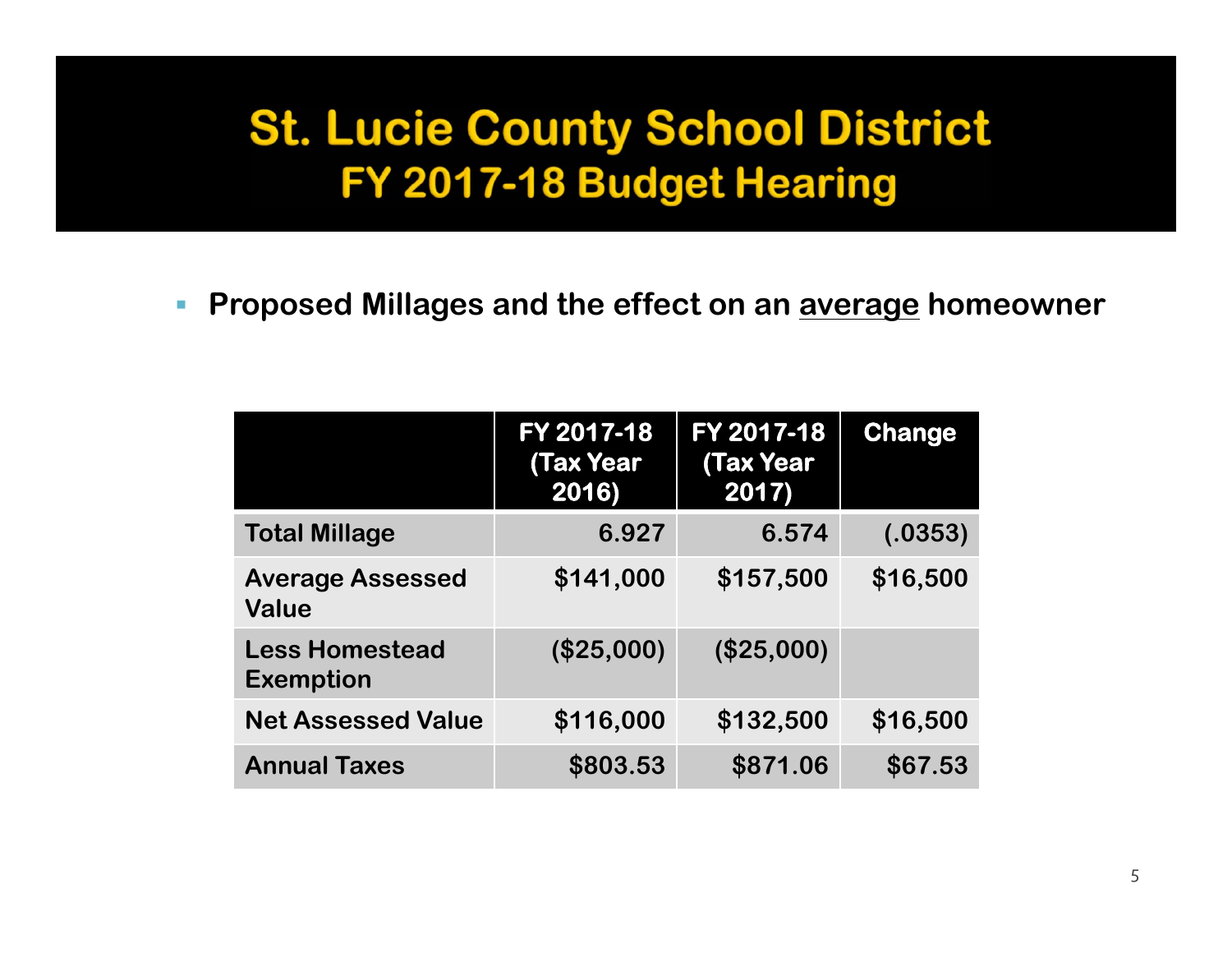#### **St. Lucie County's Taxable Value History**



**2013-14 2014-15 2015-16 2016-17 2017-18**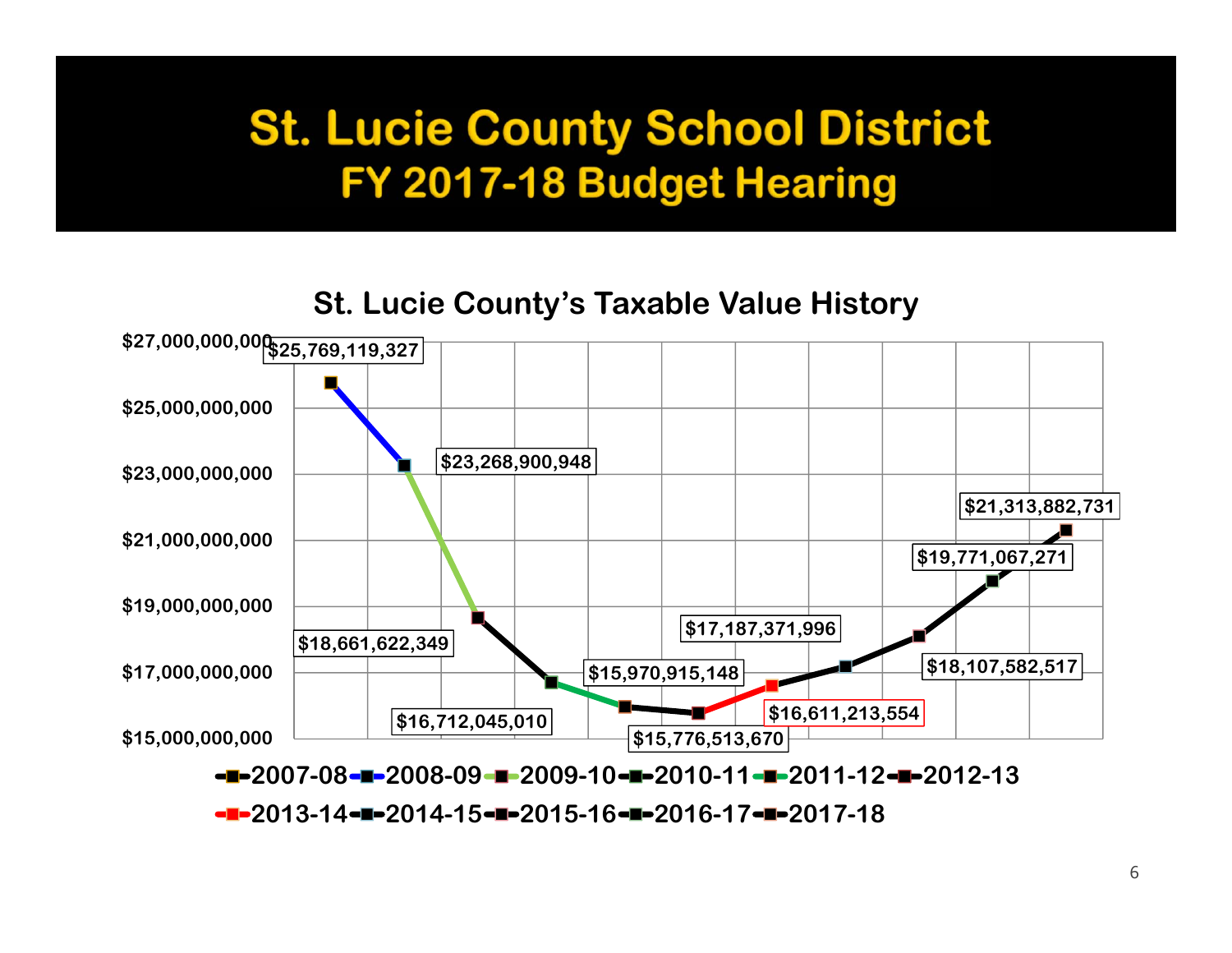

**2013-14 2014-15 2015-16 2016-17 2017-18**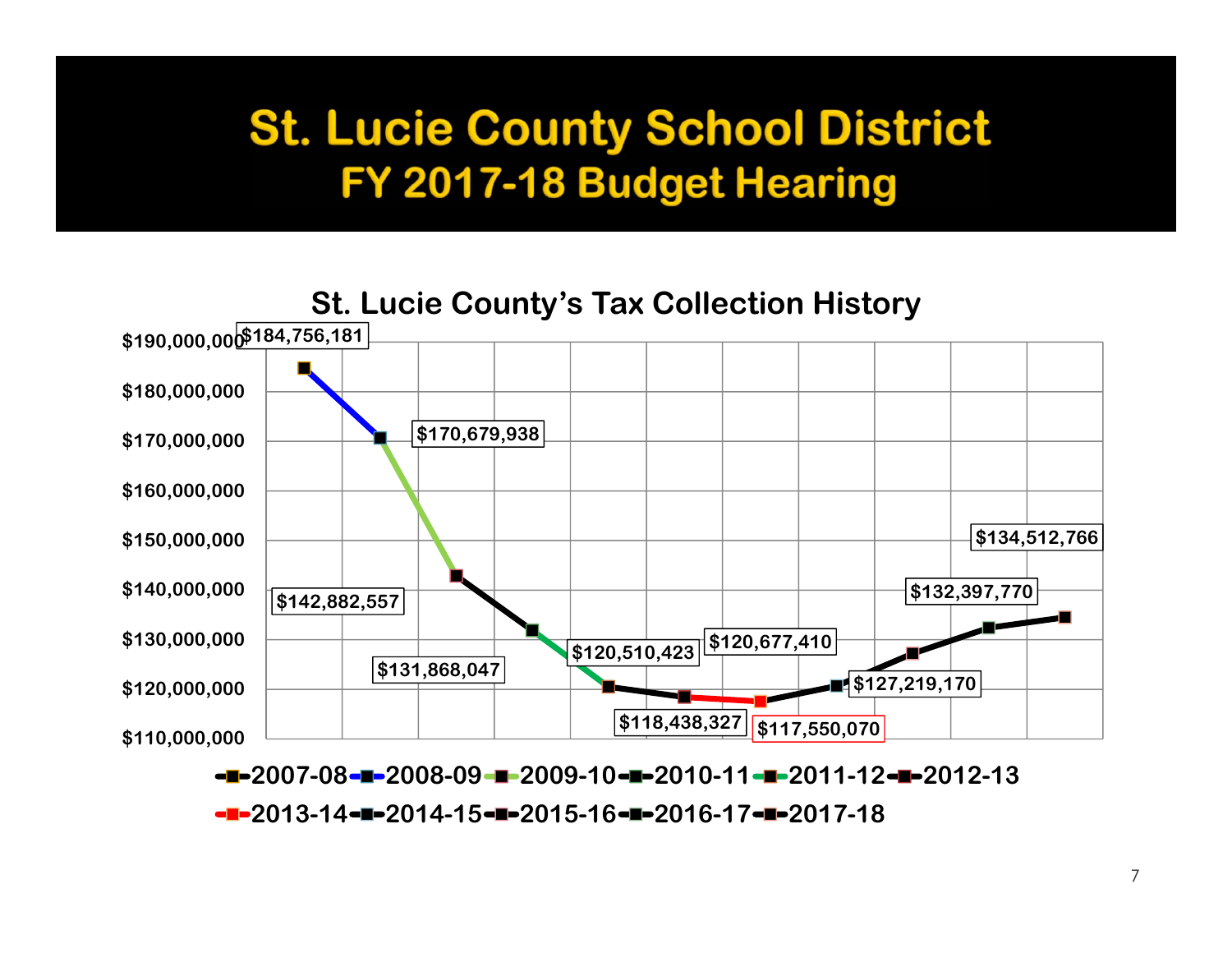| Year          | <b>Tax Collections</b> | <b>Annual Loss</b><br><b>Compared to</b><br>2007-08 | <b>Cumulative</b><br><b>Compared to</b><br>2007-08 |
|---------------|------------------------|-----------------------------------------------------|----------------------------------------------------|
| 2007-08       | \$184,756,181          | --------------                                      |                                                    |
| 2008-09       | \$170,679,938          | $-$ \$14,076,243                                    | $-$ \$14,076,243                                   |
| 2009-10       | \$142,882,557          | $-$ \$41,873,624                                    | $-$ \$55,949,867                                   |
| 2010-11       | \$131,868,047          | $-$ \$52,888,134                                    | -\$108,838,001                                     |
| 2011-12       | \$120,510,423          | $-$ \$64,245,758                                    | $-$ \$173,083,759                                  |
| 2012-13       | \$118,438,327          | $-$ \$66,317,854                                    | $-$ \$239,401,613                                  |
| 2013-14       | \$117,550,070          | $-$ \$67,206,111                                    | -\$306,607,724                                     |
| 2014-15       | \$120,677,410          | -\$64,078,771                                       | -\$370,686,495                                     |
| 2015-16       | \$127,219,170          | $-$ \$57,537,011                                    | $-$ \$428,223,506                                  |
| 2016-17       | \$132,664,038          | $-$ \$52,092,143                                    | $-$ \$480,315,649                                  |
| 2017-18 (96%) | \$134,512,766          | $-$ \$50,243,415                                    | $-$ \$530,559,064 8                                |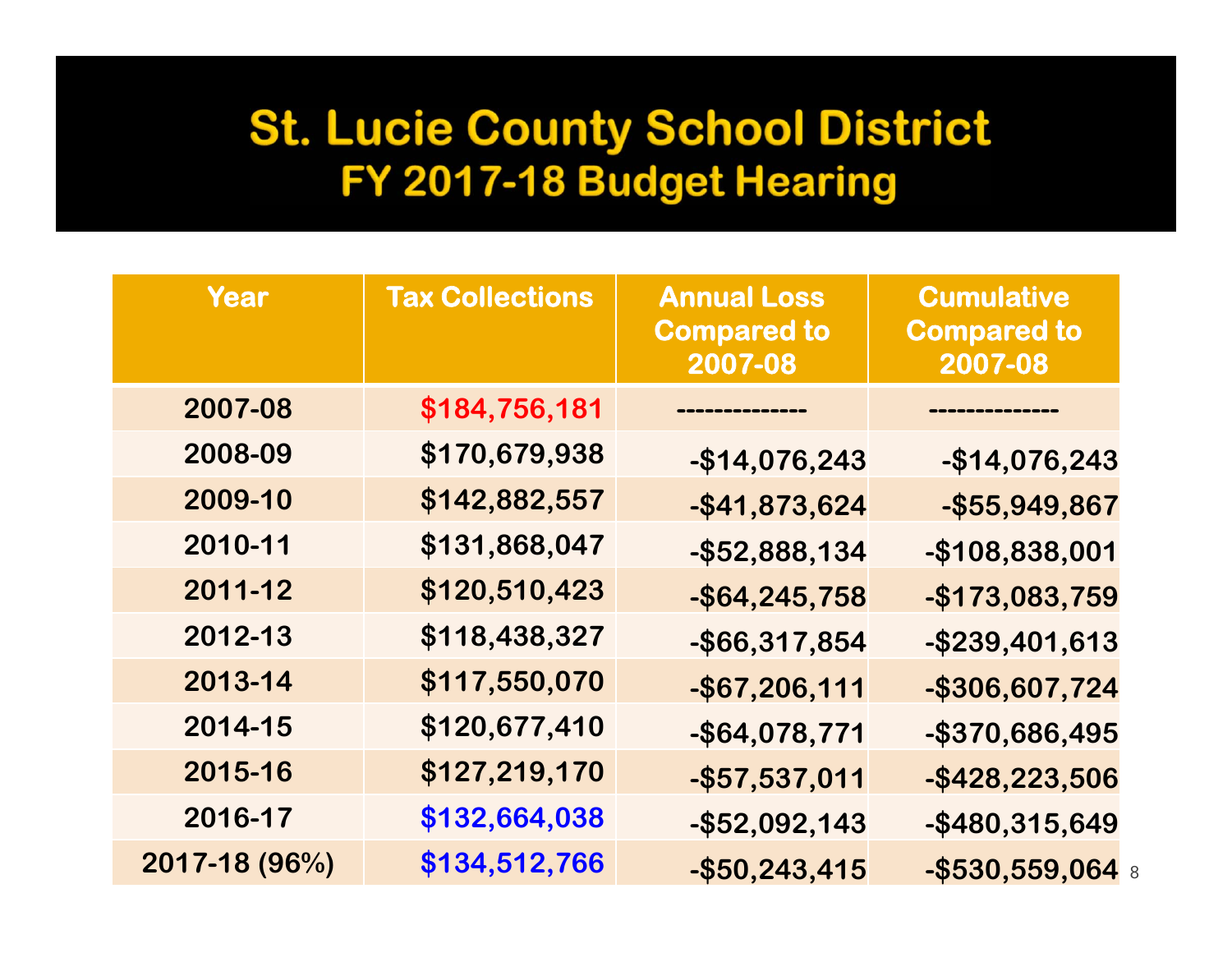- **What is the "roll-back rate"? The roll-back rate looks at the change in assessed values and attempts to explain a change in taxes if the assessed values had not changed**
- **So the roll-back rate asks "Using this year's GTV (net of new taxable values), what millage rate would generate the same amount of property tax revenue for the District?"**
- П **This calculation makes more sense when assessed values are increasing (i.e., the roll-back rate is less than the proposed millage). With decreasing values, the roll-back rate can be more than the proposed rate.**

**GTV = the county's gross taxable value (all assessed property)**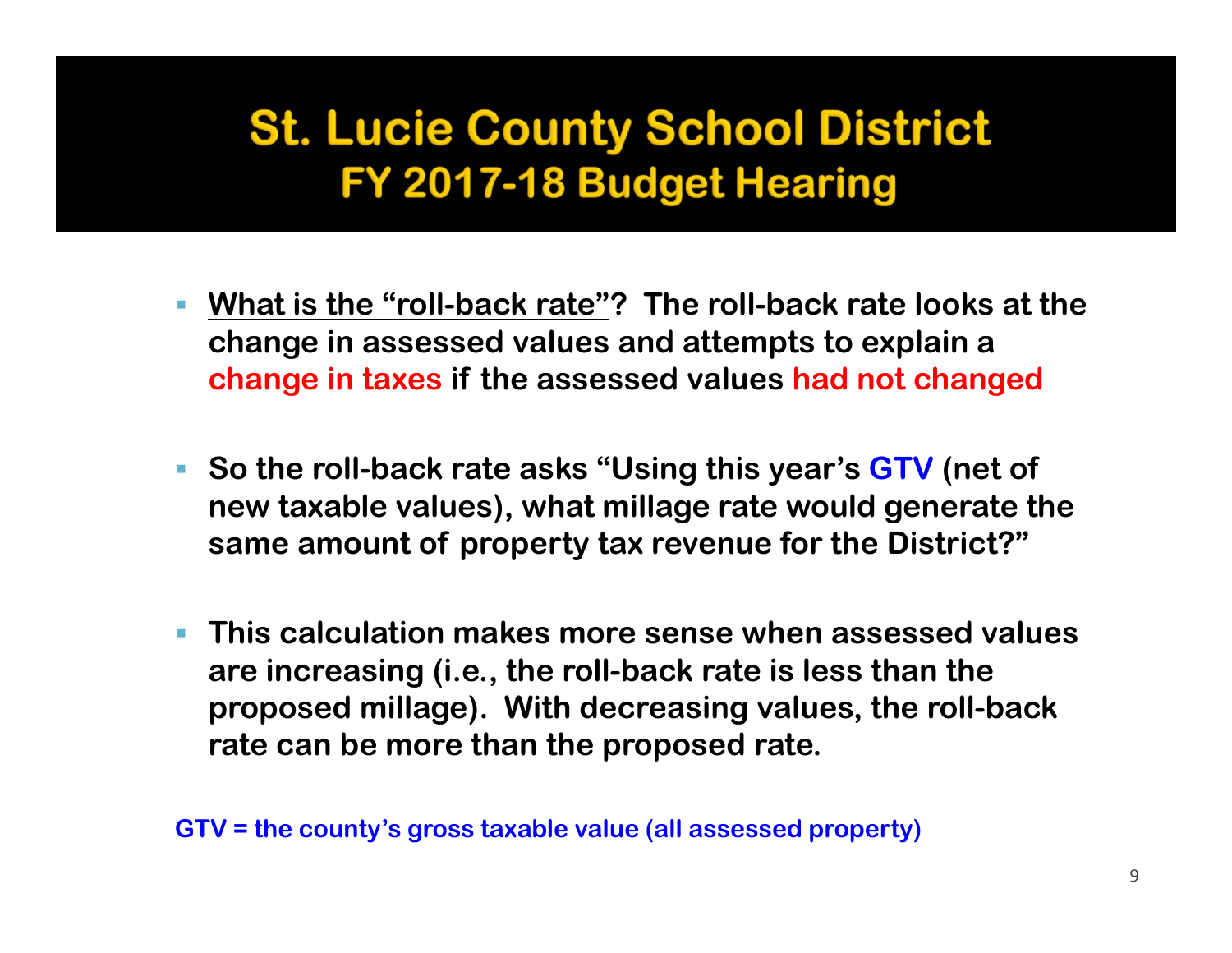$\overline{\phantom{a}}$  **The table below provides a visual representation of the rollback rate calculation** 

| FY            | <b>Taxable Value</b> | <b>Millage</b><br><b>Rates</b> | <b>Taxes</b>  |
|---------------|----------------------|--------------------------------|---------------|
| 2016-17       | \$19,842,348,865     | 6.927                          | \$137,447,951 |
| 2017-18 (net) | \$21,142,161,826     | <b>Calculated</b>              | \$137,447,951 |

 **The 2017-18 roll-back rate is calculated so that it would generate the same revenue as last year, using this year's net taxable value**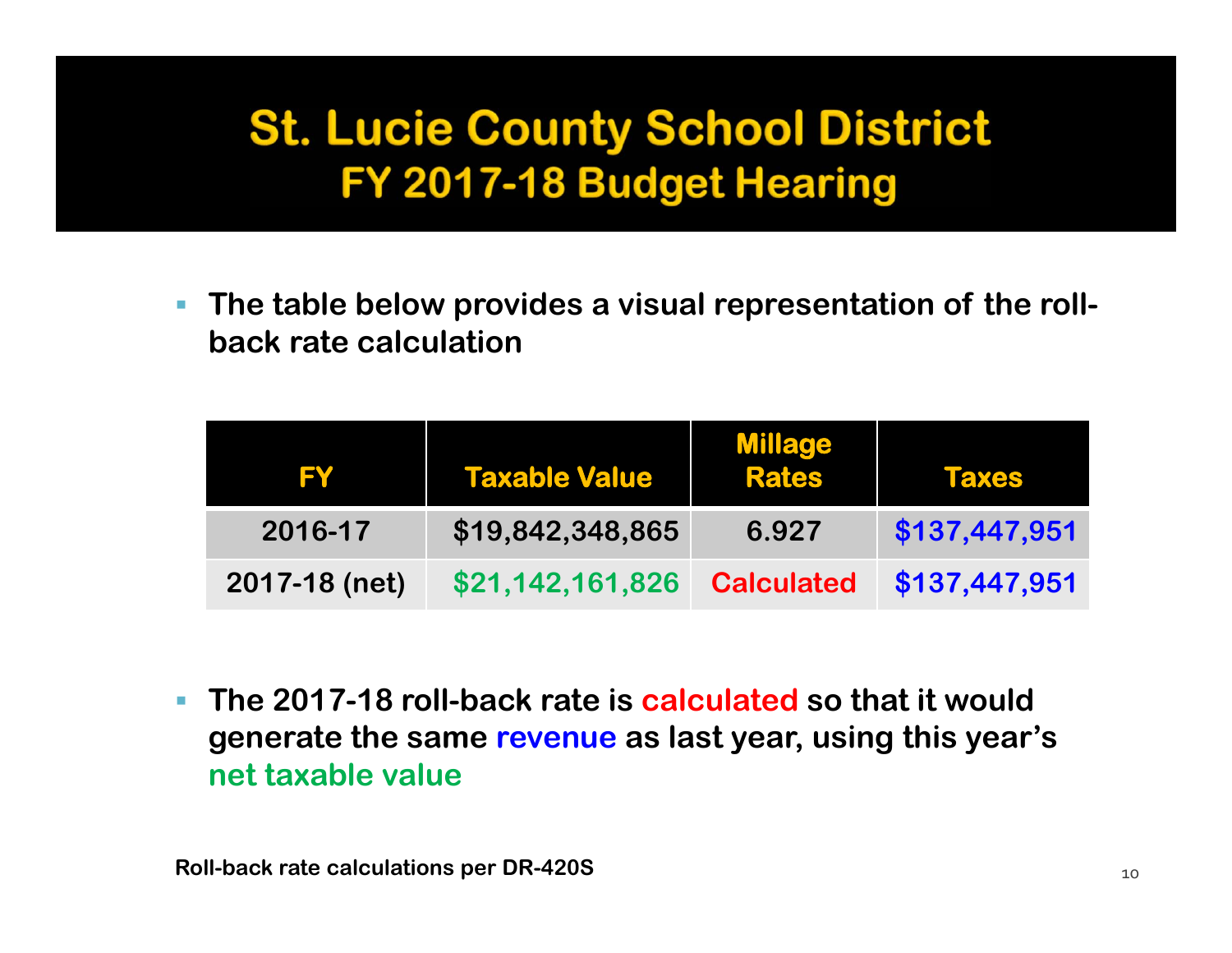$\mathcal{L}_{\mathcal{A}}$ **The calculation results in a roll-back rate of 1.12%**

| FY           | <b>Taxable Value</b> | <b>Millage</b><br><b>Rates</b> | Taxes         |
|--------------|----------------------|--------------------------------|---------------|
| 2016-17      | \$19,842,348,865     | 6.927                          | \$137,447,951 |
| 2017-18 (RB) | \$21,142,161,826(a)  | 6.501                          | \$137,447,951 |
| 2017-18      | \$21,142,161,826(a)  | 6.574                          | \$138,988,572 |

- $\mathbb{R}^n$  . **Since the roll-back rate is greater than the proposed millage rate, more tax revenue will be collected.**
- $\mathcal{L}_{\mathcal{A}}$  **The total millage rate to be levied (6.574) is 1.12% more than the roll-back rate (6.501).**

**(a) Note - This calculation uses net taxable value (per Form DR-420S)**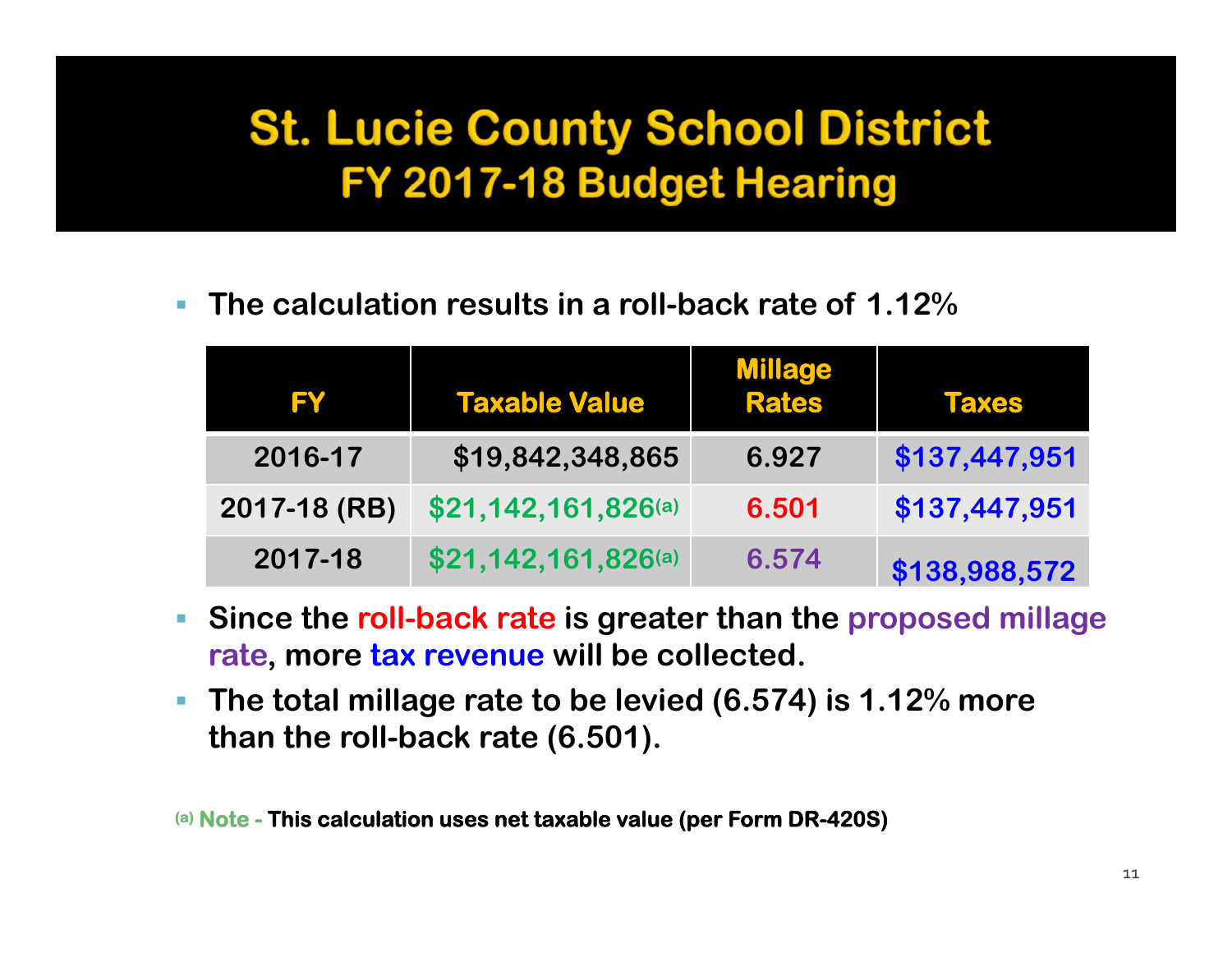#### **FY 2017-18 Budget by Fund Group**

| Fund                                  | <b>Budget</b> |
|---------------------------------------|---------------|
| <b>General (includes Palm Pointe)</b> | \$331,987,441 |
| <b>Food Service</b>                   | \$27,386,224  |
| <b>Special Revenue Funds-Other</b>    | \$23,494,851  |
| <b>Debt Service</b>                   | \$48,141,288  |
| <b>Capital Projects</b>               | \$76,995,424  |
| <b>Internal Service</b>               | \$791,142     |
|                                       |               |
| <b>Total All Funds</b>                | \$508,796,370 |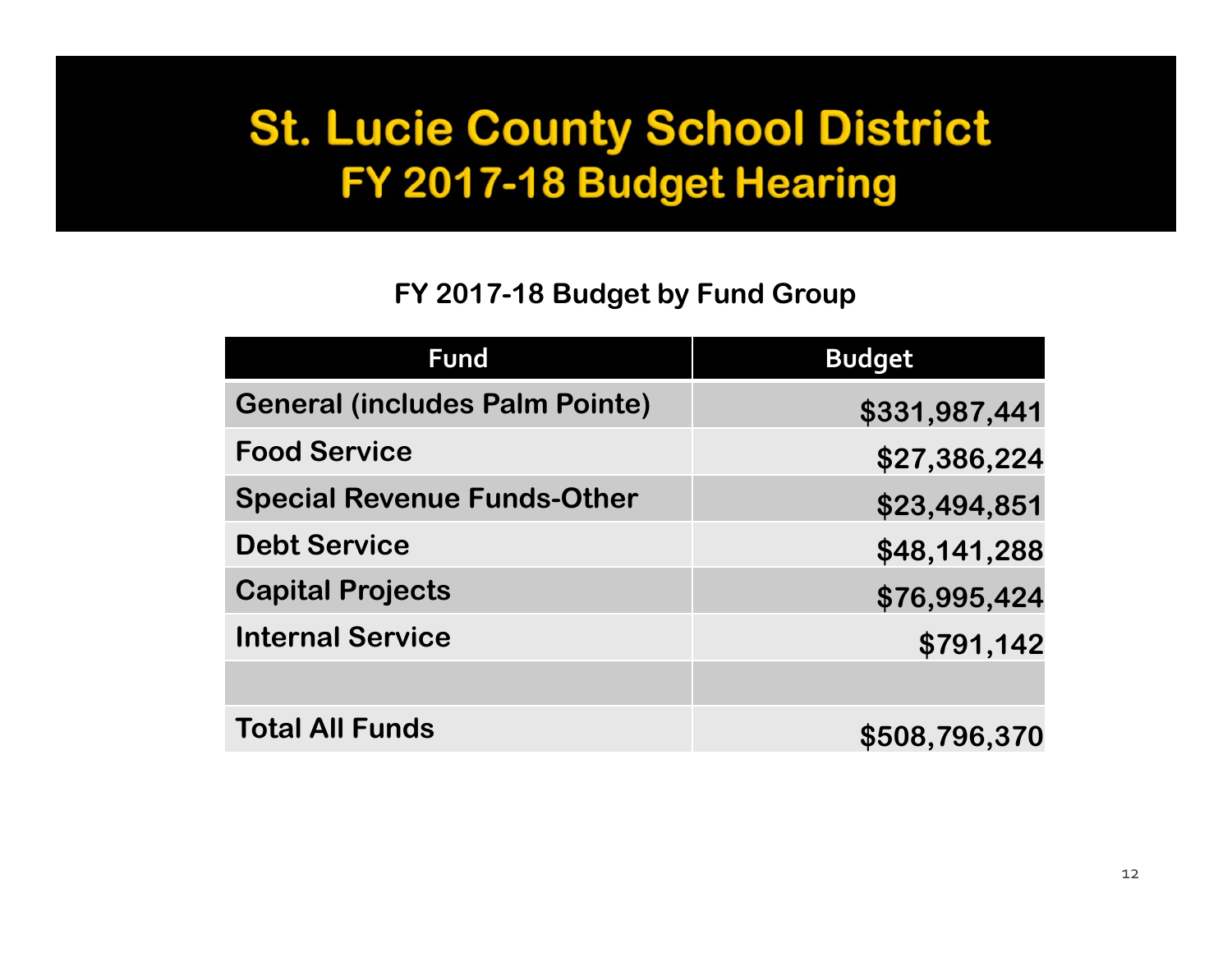**Does anyone want to address the Board prior to the Board voting on the proposed millages, budget, and other resolutions?**